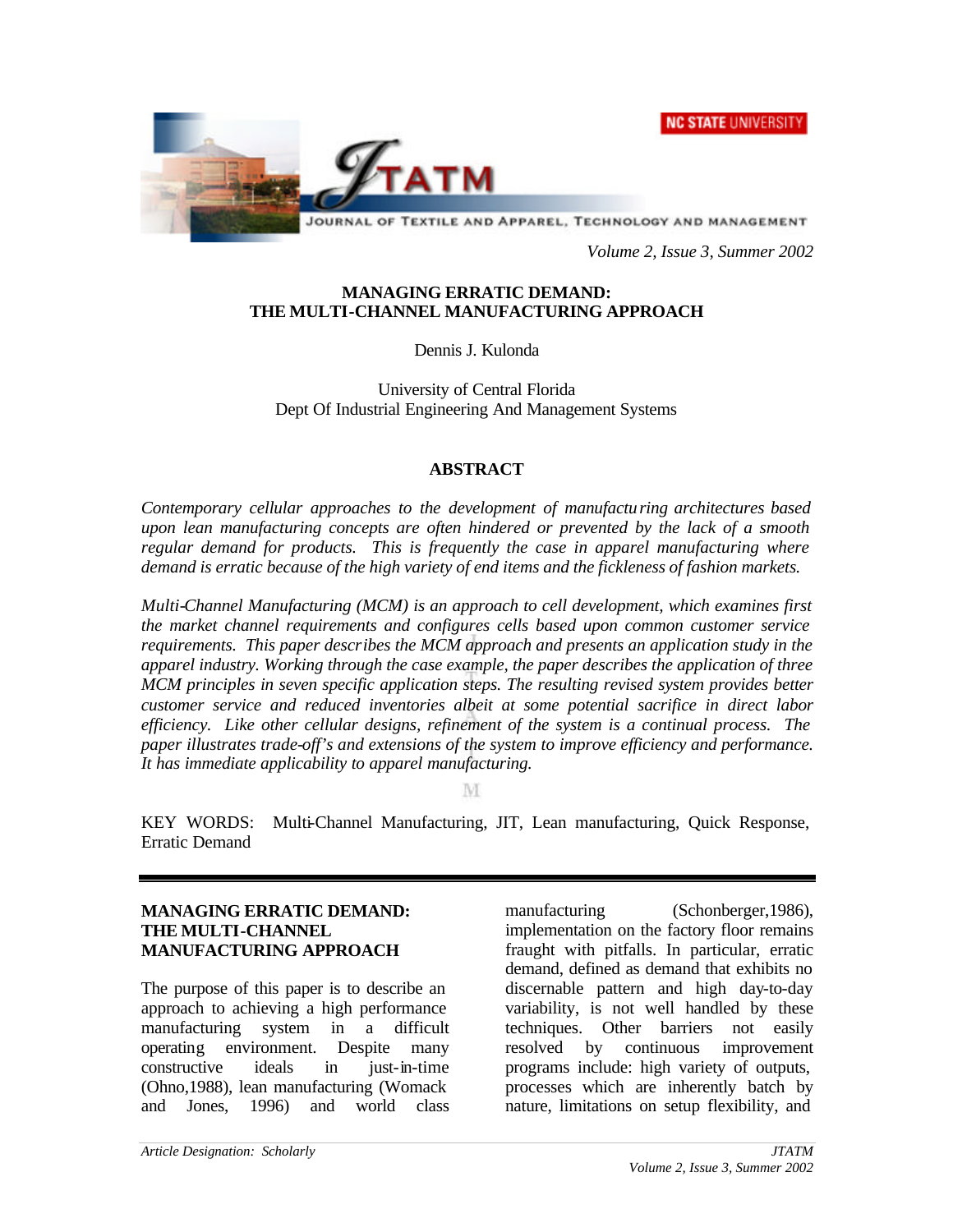expensive capital equipment. Recognition of these difficulties caused Zipkin(1991) to coin the phrases "romantic JIT" and "pragmatic JIT" to differentiate the gap between ideals and reality. Multi-Channel Manufacturing is an approach to closing this gap through a structured approach to the reengineering of manufacturing systems, particularly those encumbered by erratic customer demand.

## Closing the Gap with Multi-Channel Manufacturing

Womack and Jones (1996,pp. 15-28) list five elements of Lean Manufacturing: identification of a value stream, elimination of waste, creation of a flow process through value-adding steps, use of pull systems and pursuit of perfection. These are conceptually the same tenets espoused in JIT by Ohno(1988) and in World Class Manufacturing by Schonberger(1986). Therefore, this paper groups the three as synonyms under the lean manufacturing T (LM) umbrella. All LM solutions requires level selling in order to create level scheduling and a smooth flow (Womack and Jones (1996, p.81). Pursuit of perfection  $\mathbb T$ requires reduction of uncertainty through M improved quality, less downtime and faster error resolution. When erratic demand cannot be assumed away or changed, LM solutions are a poor fit with the reality of the situation. Suri (1999, p330) illustrates the impracticality of pull systems in such an environment.

MRP systems are likewise a poor fit for producers facing erratic demand. It is amazing that MRP systems continue to be applied in situations where fast response is coupled with a high variety of outputs. Kulonda (2001) shows that these circumstances are not well-matched with the capabilities of MRP. One reason is that frequent changes to the master schedule amplify oscillations and cause untenable swings on the factory floor. Additionally, the forecasting models embedded within MRP systems to process independent demand typically require too much aggregation across SKUs to be useful.

Quick Response (Suri,1998) methods are philosophically aligned but offer little concrete guidance on mechanisms to cope with erratic demand and high variety of output. They primarily focus on deferment of final form until demand materializes. Quick Response clearly specifies the goa l of first meeting customer quantity requirements but then focuses on cellular arrangements to assist in lead time reduction in order to complete the final product to order.

As introduced in this paper, Multi-Channel manufacturing (MCM) is a composite approach that is not intended to replace any of the above but rather to extend their capability by separating issues and employing best of breed strategies to develop a sound manufacturing system. This paper first describes the principles underlying MCM and then provides a realistic scenario with a variety of the manufacturing complications that affect implementation of manufacturing solutions. Finally, a case example is provided to illustrate how Multi-Channel Manufacturing has been applied to resolve the issues that arise from the manufacturing circumstances in the scenario.

# Principles of Multi-Channel Manufacturing

Following are the principles which underlie Multi-Channel Manufacturing.

Divide to conquer. Uniformity often sounds desirable, yet it seldom results in systems which fit all the needs in an organization. Many factories have grown around a specific product/process culture based on internal considerations. Their products are sold to a wide variety of customers with different needs. A bearing manufacturer may produce bearings for automobiles, farm implements, machinery, and aerospace. Each customer has different needs that may not be well-served by a uniform system, for example, one based upon a common ERP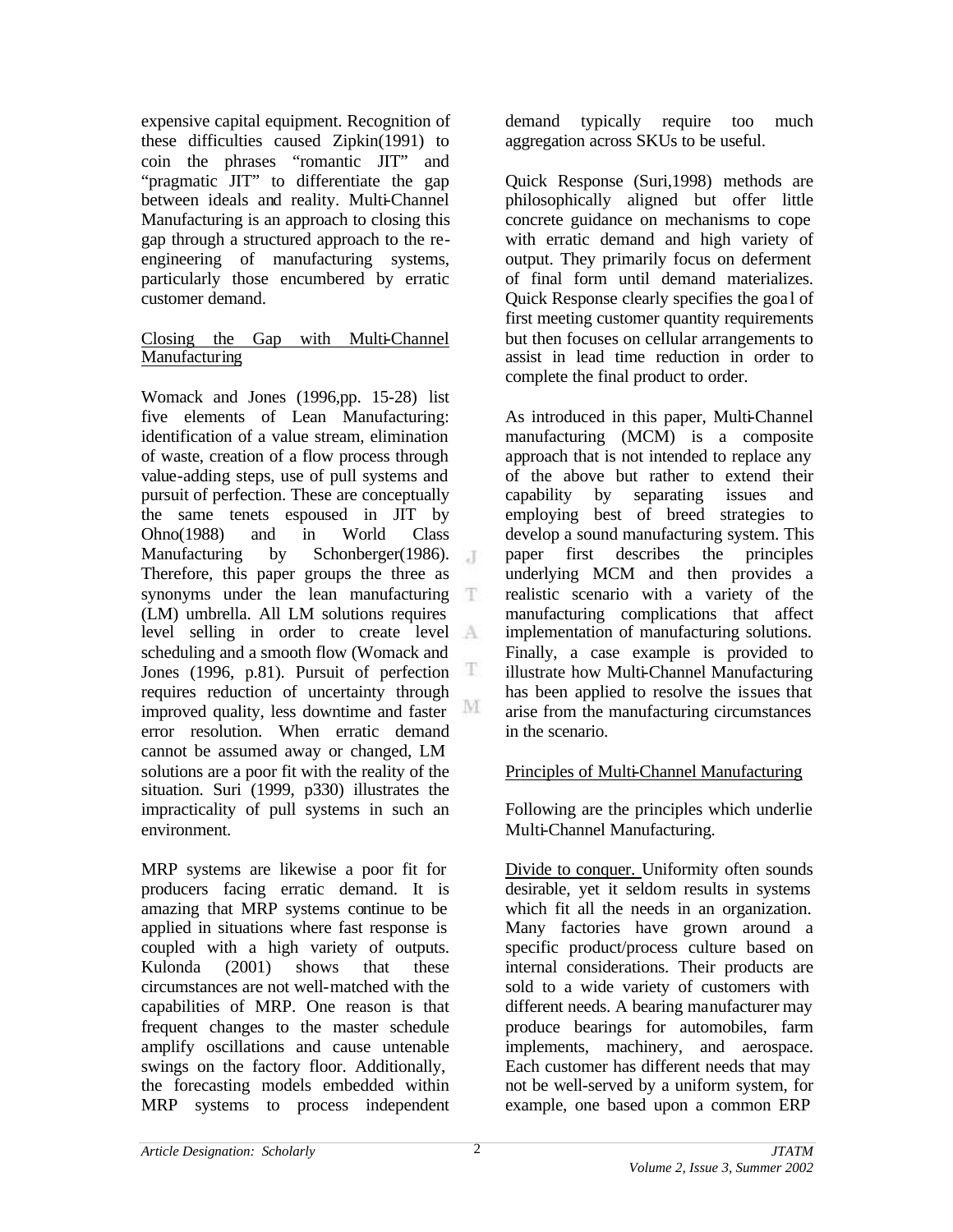system. Instead, MCM proposes a division into sub-factories, each focused upon the needs of a single market channel to circumvent the "one size fits all" syndrome.

Focus on customer response time first and then upon waste elimination. Systems which face erratic demand often end up relying on high levels of finished inventories to meet customer requirements. Substituting capacity for inventory lowers utilization of capacity

but may be the only way to reduce inventory while improving customer service.

System decisions must be based upon rational tradeoffs rather than steadfast adherence to a single dimension of performance. The distinction between romantic JIT and pragmatic JIT articulates this concept. Many of the obstacles to the accomplishment of ideal systems result from the economic realities imposed by past decisions. Pursuit of uncertainty resolution, stable flow, elimination of waste, customer Ŧ satisfaction, inventory reduction, etc.,<br>remain objectives for continual remain objectives for improvement. Such instantaneous T transformations of existing systems with attendant capital equipment and M infrastructural investments is available only in ideal worlds.

## Application steps

MCM is a composite approach which applies a sequence of steps beginning with meeting end customer requirements and then progressing backward to the point of beginning supply. Major steps in the process are:

- 1. Separate confounded demand streams by creating product families t match manufacturing capability to customer requirements by market channel.
- 2. Replace inventories with multiple focused sub-factories with responsive make-to-order systems tailored to its particular channel.
- 3. Use cellular design in each sub-factory to reduce work in process and cycle times as appropriate to manufacturing circumstances.
- 4. Use controlled release and a constant WIP to maintain short throughput times in any coupled non-cellular operations.
- 5. Use deferment strategies to replace finished goods inventories with intermediate inventories.
- 6. Eliminate wasted resources by developing flexibility to respond to remaining demand variation.
- 7. Work backward to replace any intermediate inventories with quick response systems to replenish them in small lots or eliminate them if consistent with customer



Figure 1 Functional Process Flow

## An Application Scenario

Applying these steps and principles to the design (or re-design) of a specific manufacturing system requires an identification of priorities and tradeoffs among conflicting objectives. To illustrate the implementation issues, consider the realities encountered in a hosiery mill. The basic process flow for a mill is shown in Figure 1 and current practice to operate the mill is described below.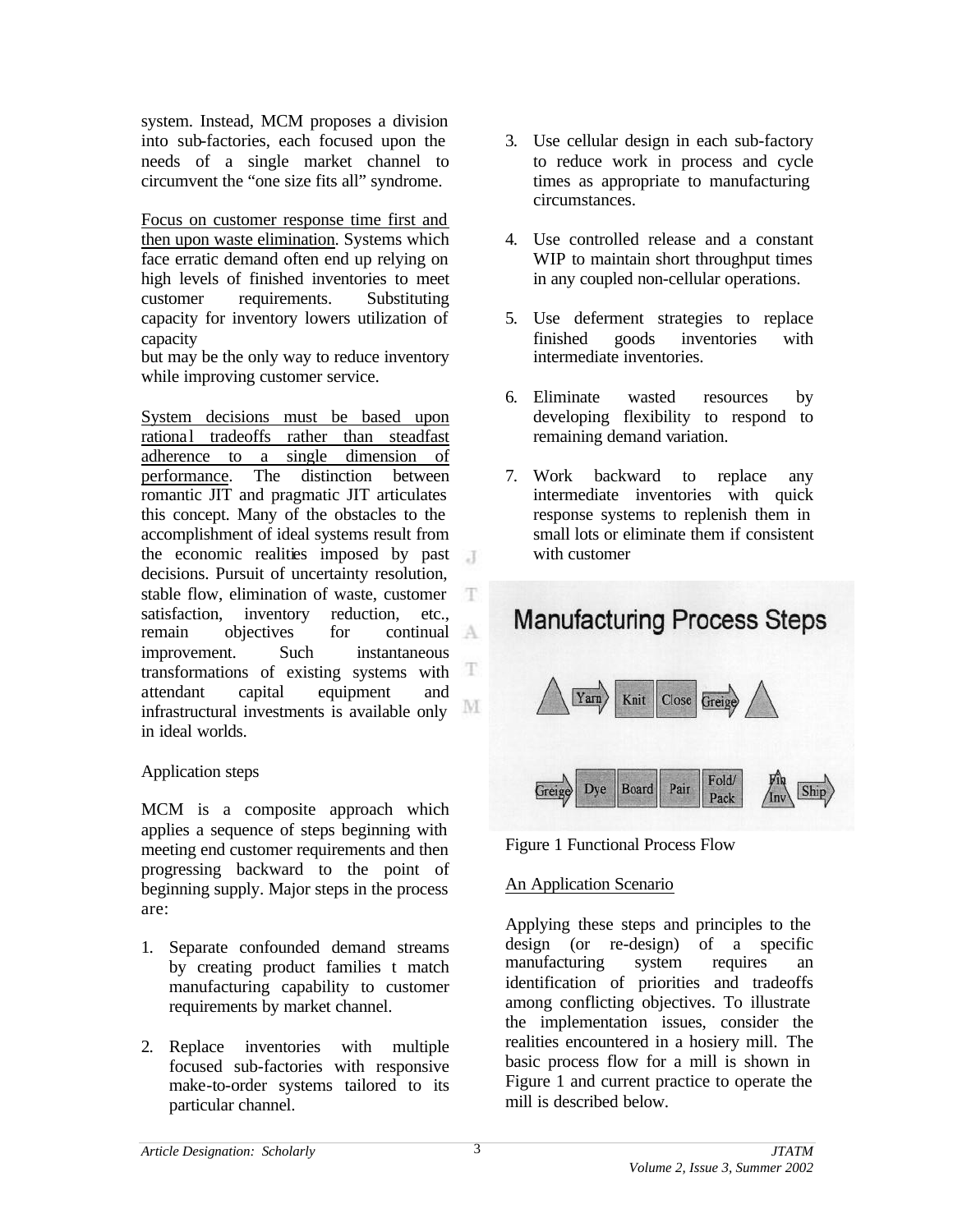As diagrammed in Figure 1, yarn is knit into tubes on relatively expensive automatic knitting machines that are operated 24 hours per day, seven days per week. One operator tends many machines. Typical industry practice is to provide machine knitting capacity at the minimal amount necessary to produce annual requirements at a uniform annual rate. After knitting, the closing operation is a labor- intensive process that operates at a much faster rate than an individual knitting machine. Batches of knit goods are queued ahead of closing and closed tubes (greige goods) are inventoried and withdrawn as needed for dyeing to meet upstream demands.

Dyeing is performed in vats and is inherently a batch process. To compound difficulties, dye formulas often need adjustments to achieve exact color matching and vat production sequences must proceed from lighter shades to darker ones. The next operation, boarding is a heat setting process using large ovens with a continuous belt T. moving metal hosiery forms, called boards, through the oven for a specified drying time duration. One item, necessarily in a batch, is Ŧ boarded using each of several belts. Because

of the heat generated, boarding is isolated in one part of the mill. Inspection and matching in pairs follows boarding with the resulting output identified as being in the "longfold" state. Longfold items are subsequently final folded and packaged to a variety of specifications.

This manufacturing system currently operates by attempting to forecast product sales and building speculative inventories in batches to meet customer needs for shipfrom-stock items. These include many kinds of final items: work socks, athletic socks, fashion items, ski socks, baseball socks. Demands for such items are both erratic and seasonal. Some custom items are made to order upon receipt of a customer order. Starting with less than 100 different yarns, finished items are made in several hundred different styles with as many as 20 colors per style and as many as ten different packaging variations. This creates more than 30,000 final SKUs, with a wide range of demand for each. Figure 2 shows an example of the variation in quantity ordered per day on the line coded as *actua*l in the graph. The line coded *forecast* is explained later.

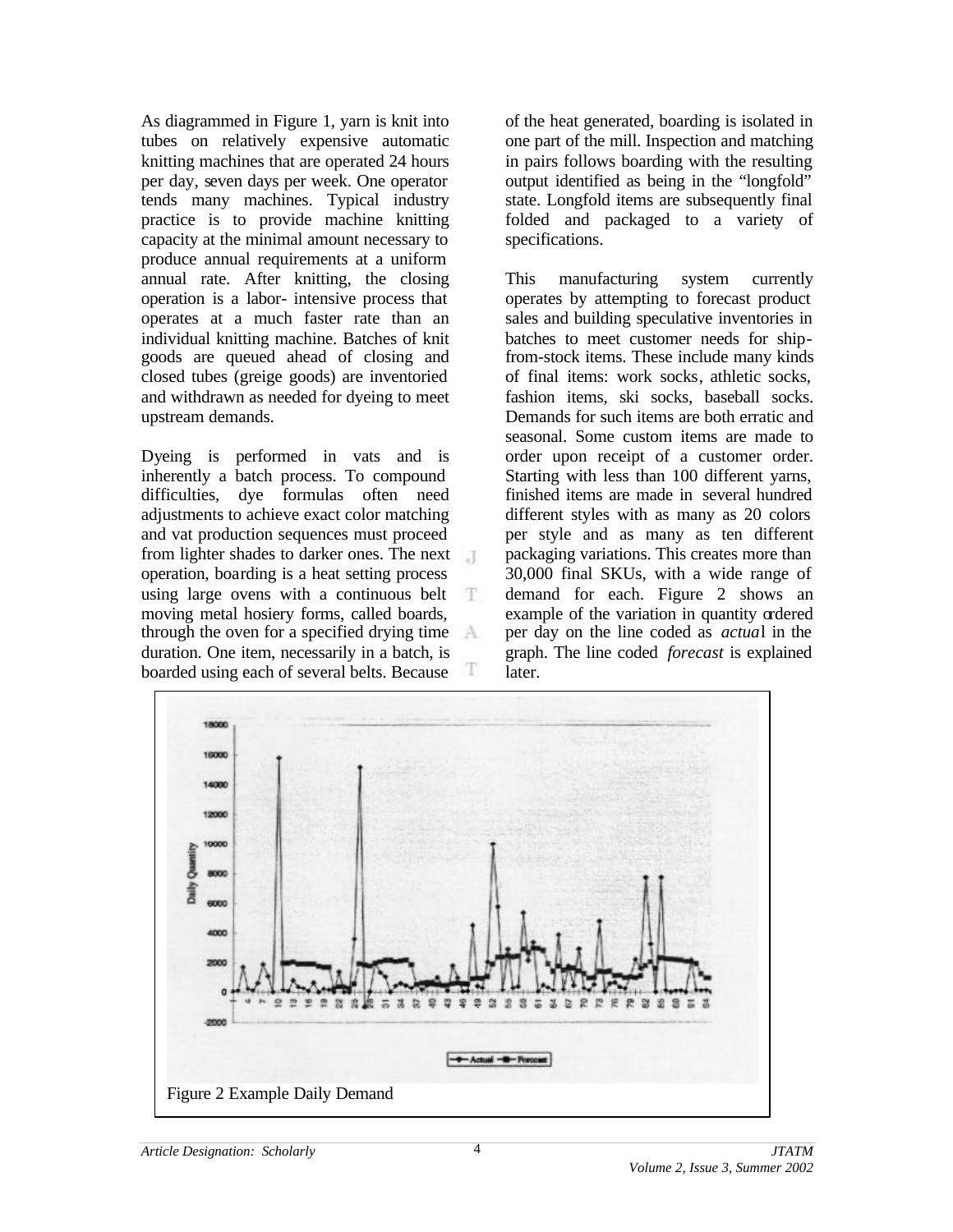Finally, the company in the scenario intends to implement an MRP II software package to integrate forecasting, inventory management, master scheduling, and materials planning with their financial systems in order to improve company performance. The next section of the paper describes how MCM concepts are applied in a series of steps to rationalize and streamline the manufacturing system

#### Applying MCM steps to the application scenario

The application scenario described above is drawn from an actual case that presents a range of implementation difficulties including erratic demand. This section demonstrates the application of MCM Principles to the resolution of those difficulties in developing a new system design. Since the time of this case it has become apparent that MCM principles are applicable to a wider range of situations that must serve erratic demands. This section will illustrate the MCM steps utilized to develop a new manufacturing system for this application scenario. Extension and generalization of these steps to other systems is explained later in the paper.

## **STEP 1 Create product families by market channel**

The product array can be resolved as follows:

### **Table I Product Families**

| <b>Family Category</b> | Response Time | Channel               | <b>Production Strategy</b> |
|------------------------|---------------|-----------------------|----------------------------|
| Catalog Items          | 3 days        | Company Brand         | Flexpath                   |
| <b>Standard Item</b>   | 11 days       | Large Retail Chains   | Fastpath                   |
| Tailored packaging     |               |                       |                            |
| Private Product and    | 4 weeks       | Contract Manufacturer | Fastpath                   |
| Private Package        |               |                       |                            |
|                        |               |                       |                            |

As shown above, each product family has different channels, each with  $A$ a required response time. Each channel Ŧ is mapped to a specific production strategy applying MCM principles. The M two strategies here called Flexpath and Fastpath have different properties as explained below.

### **STEP 2 Create a focused sub-factory for each channel**

Flexpath is a short cycle package-toorder arrangement, which fills catalog item orders in the required three days. The revised process steps are shown in Figure 3.

Physically the addition of the Flexpath channel requires a detour, as paired goods are ready for final folding and

packing. Instead, these goods are left in the longfold state and stored in pick racks for final packing and shipping when an appropriate customer order requires them. From a timing perspective, customer orders received on day one can be pulled from inventory on the evening shift and staged for final pack and fold during the next day. Thus when small orders are received, they are merely packed to order rather than withdrawn from finished stock. This eliminates the need for prepackaged goods in each variety of packing style while providing next day service, a cut above the three-day target. In fact the longfold inventory would logically be stored in the distribution center. Space for several fold/pack workcells would be required but easily accommodated as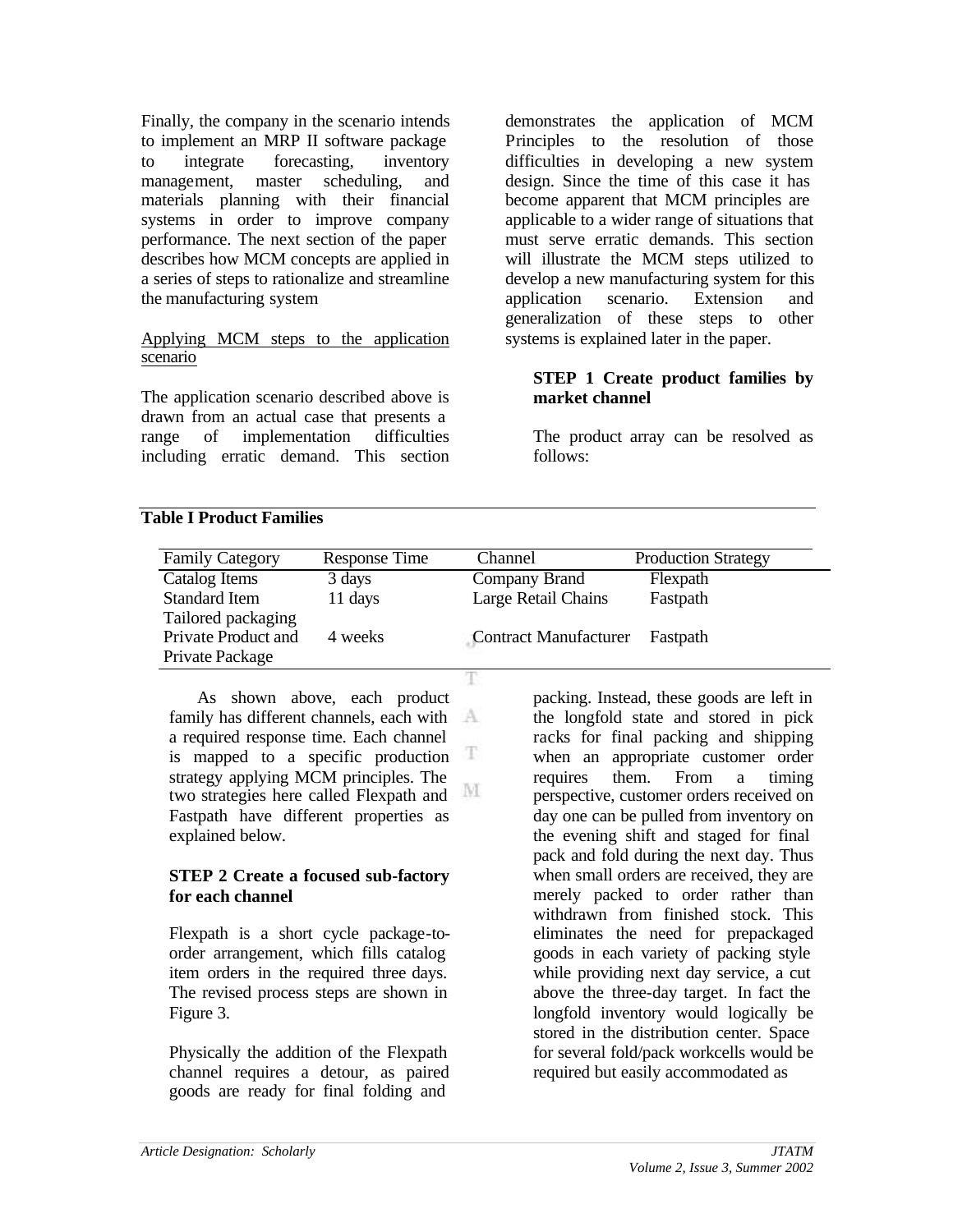

Figure 3 Process Revision for Flexpath

finished goods storage space declines as existing finished goods are gradually T used but not replenished.

А Note that the information system will require a longfold item master (and item T number) in order to generate the required pull tickets upon order receipt. M Additionally, master production scheduling (MPS) for longfold replenishment would have to occur at the longfold level. This would generate available-to-promise information at the longfold level rather than the end item level. This causes no particular difficulty so long as the packaging components are inexpensive and easily kept in abundant supply so that a multiitem available to promise statistic is not required.

## Fastpath

The Fastpath process is designed to attain

rapid finishing of higher volume items directly from greige goods inventory. Coupled with controlled release of finishing orders, the system can be designed to perform well within the 11 day target for large retailers, thereby eliminating the need to stock finished items to support their requirements. A schematic of the modifications to the process is shown in Figure 4 below.

### **STEP 3 Use cellular design to reduce in-process inventory and cycle times.**

The Fastpath channel is constructed by creating and connecting workcells in boarding, pairing, folding and packing so that no inventory is accumulated between these processes. Dyeing, essentially a batch operation sensitive to environmental conditions as well as color sequencing requirements, is essentially decoupled from the cells.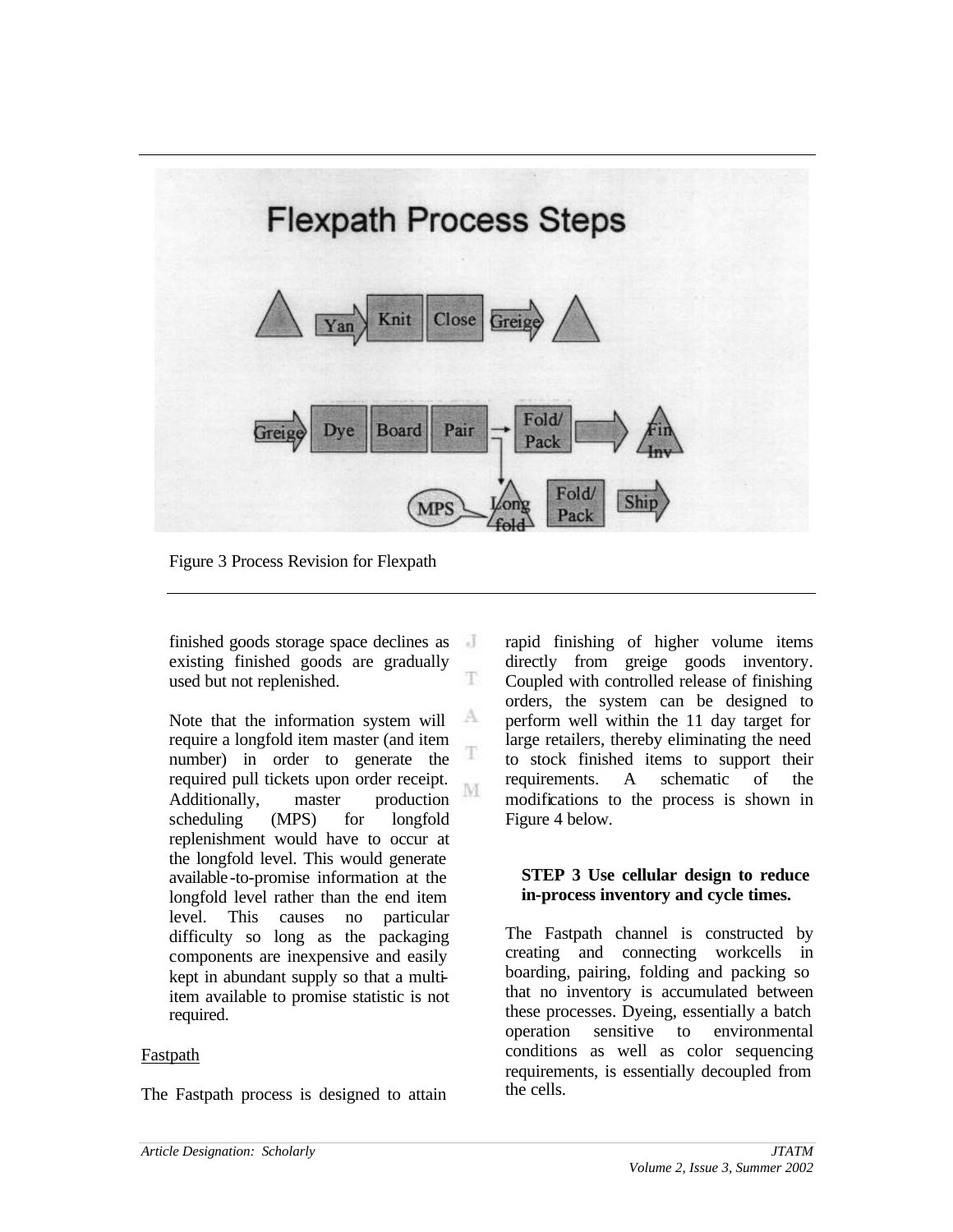

A

**STEP 4 Use controlled release and a**  $\mathcal{A}$ **constant WIP to maintain short throughput times in any coupled non-T cellular operations.**

The impact of this decoupling can be T mitigated by allowing a one-day float between dyeing and the newly created M cells. The time allowed for dyeing could be as short as two days but longer allowances permit greater staging flexibility and hence dye cost economy. Initially a float of 4 days is a reasonable starting point. Dyeing is the bottleneck process since the cells require simple equipment and can be manned to the level necessary to finish dyehouse output on short notice. Allowing 2 days to complete finishing and movement to the shipping/distribution center implies a total process time of 7days well within the 11 day target.

As in the Flexpath design, these

arrangements have important implications for the MRP II system. For example, customer orders for Fastpath items must be filled at the greige goods level and order promising is based upon greige availability. This is reasonable in that independent demand now exists at the greige goods level; however the system must have a way to generate shipping paperwork based upon an end item number as used by the customer in ordering. The net result is that some kind of order explosion is required at order entry to release both the shop order to produce the end item and the shipping paperwork. Further for Fastpath items, longfold levels will need to be identified as pseudo items to avoid shop orders and material issues from inventory to move items from pairing to packing within the integrated cell. If channel switching is used then a single longfold item is sometimes a stockable item and sometimes a phantom. Again typical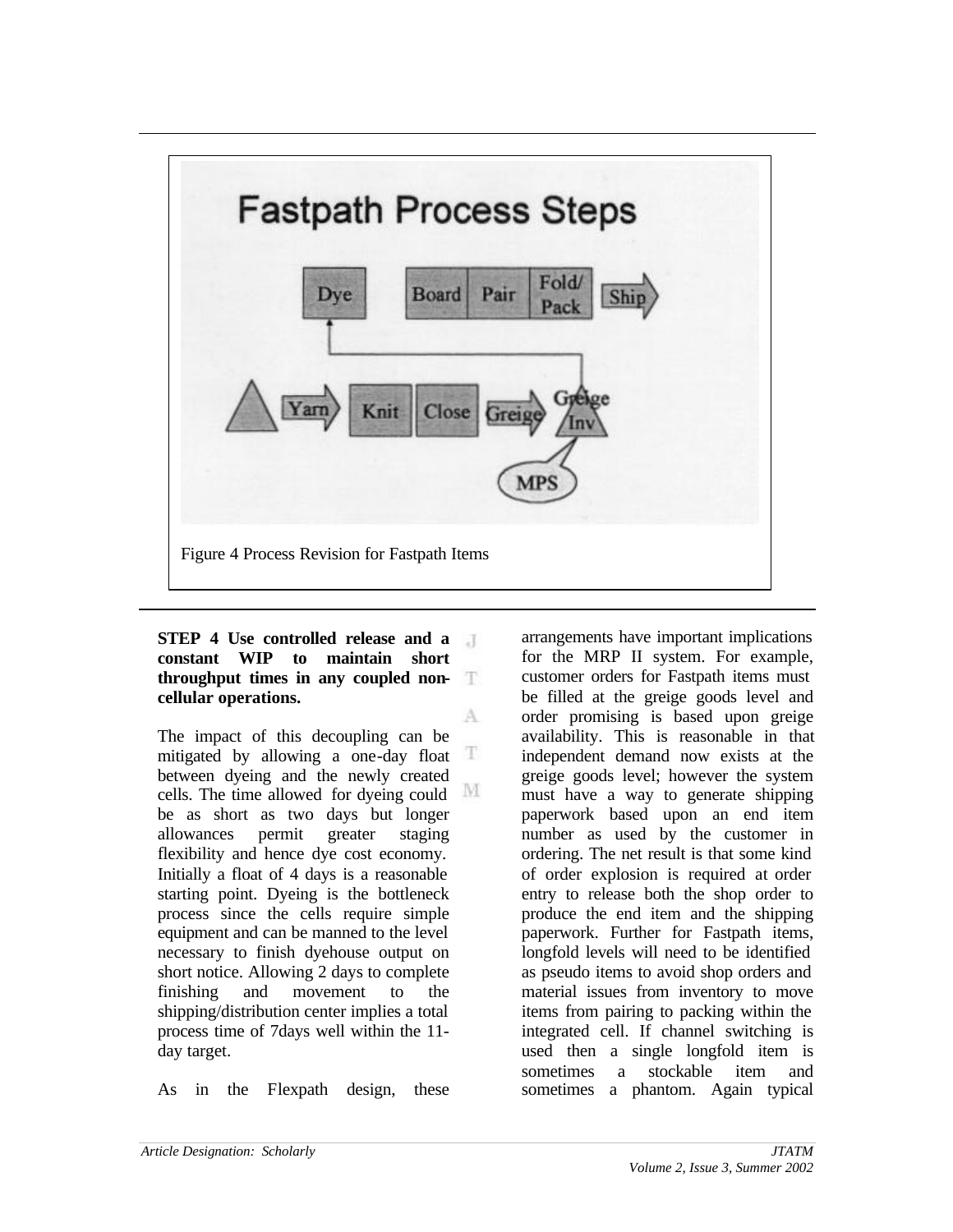software packages will not readily accommodate this nuance.

## **STEP 5 Use deferment strategies to replace finished goods inventories with intermediate inventories.**

When both Flexpath (first) and Fastpath (second) are implemented, the multichannel arrangement follows the schematic shown in Figure 5 below. As shown in this diagram:

• There is no finished goods

inventory.

- All manufacturing follows one of the two paths.
- Longfold inventory for the Flexpath is replenished via Fastpath.
- Replenishment orders compete with customer orders for capacity in the Fastpath channel.
- Master scheduling for Fastpath orders is performed at the greige goods level.



## **STEP 6 Eliminate wasted resources by developing flexibility to respond to remaining demand variation.**

Manning each channel requires determination of a manning level which is capable of meeting customer satisfaction targets without incurring excessive costs of idle manpower in spite of the variation of demand on the system. A starting point to

determine this amount is to smooth the demand by calculating a moving average with a periodicity equal to the desired response time. For example Figure 2 above is the demand pattern faced by the Fastpath channel. Here the demand spikes represent large custom orders that were accumulated over a number of days and subsequently shipped in a single day. The "forecast" line

1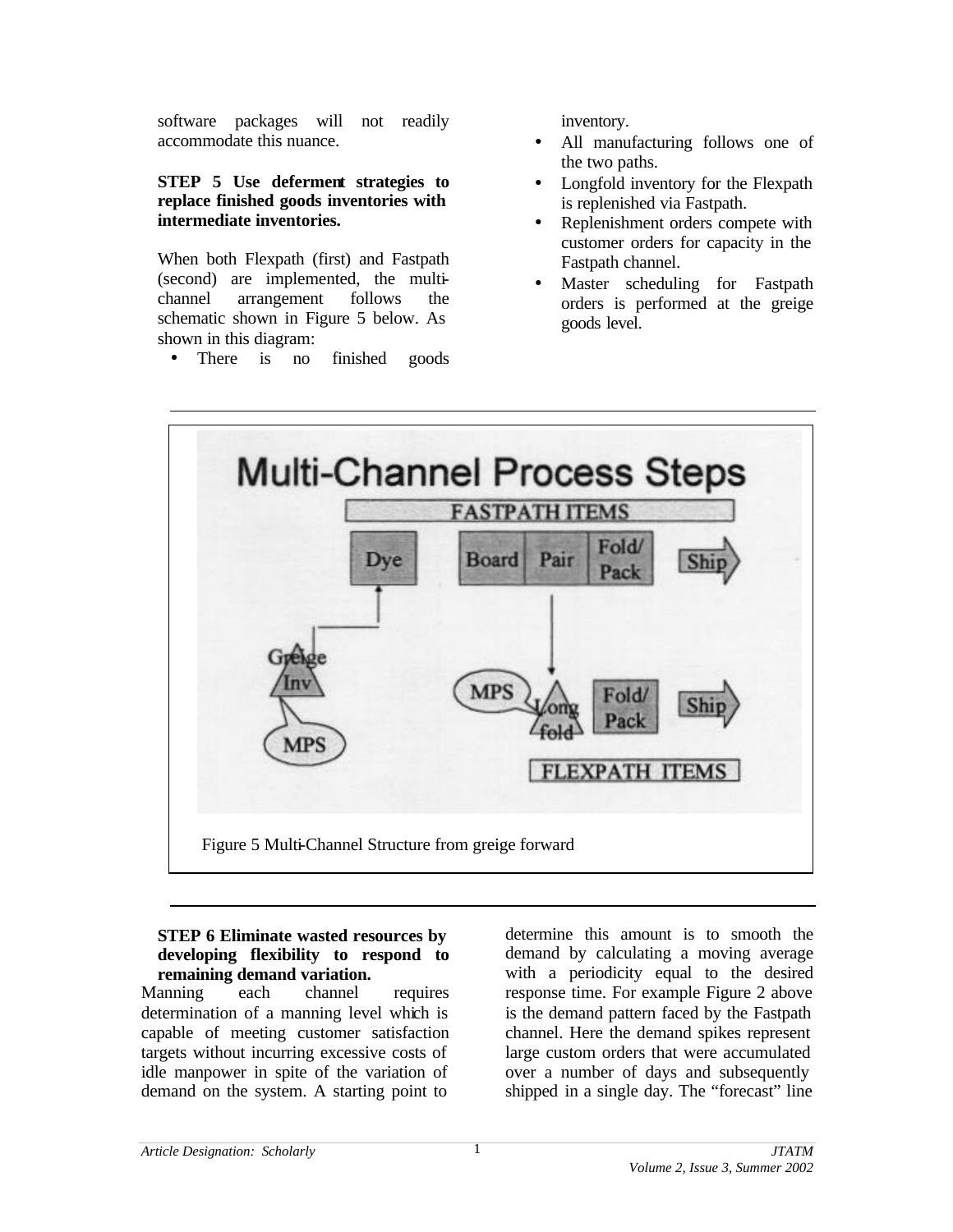represents an 11-day moving average commensurate with the 11-day response time for the Fastpath channel. Again this is an initial point for establishing Fastpath capacity at for illustrative purposes of 3400 units/day. A similar analysis of demand facing the Flexpath subsystem, smoothed over 3 days suggests a starting capacity of 800 units per day in the Flexpath channel

Because the most desirable level of capacity depends upon the customer service levels (as measured by % order fulfillment within channel target time) it is necessary to assess tradeoffs between idle capacity and customer satisfaction. Figure 7 illustrates the issue using aggregate demand for the entire facility as measured in units per day during various time periods.

Here the ordinate represents daily units for each month. This would correspond to the expected seasonal shifts in the moving average of daily demand.



As can be seen above manning to a level of 5000 units per day would provide capacity throughout the year thus eliminating any need for creation of seasonal inventories. Cost of idle capacity (unutilized manpower in this case) would be represented by the cost associated with the difference between the sales volume and the capacity level. On the other hand, a capacity level of 4200 units per day would require the creation of seasonal inventory in January through May to meet peak seasonal needs in the latter part of the year. Assuming the future needs can be accurately forecast (by item) there would

be no excess capacity costs throughout the year.

Between 4200 and 5000 units per day, it is possible to find compromise daily rates where surges are accommodated by flexing shift length and workweek length upward. In this example, suppose that such a compromise is found at 4500 units per day. Then the economic trade between seasonal inventory and excess capacity costs is as shown in Table II below. The data are representative only.

1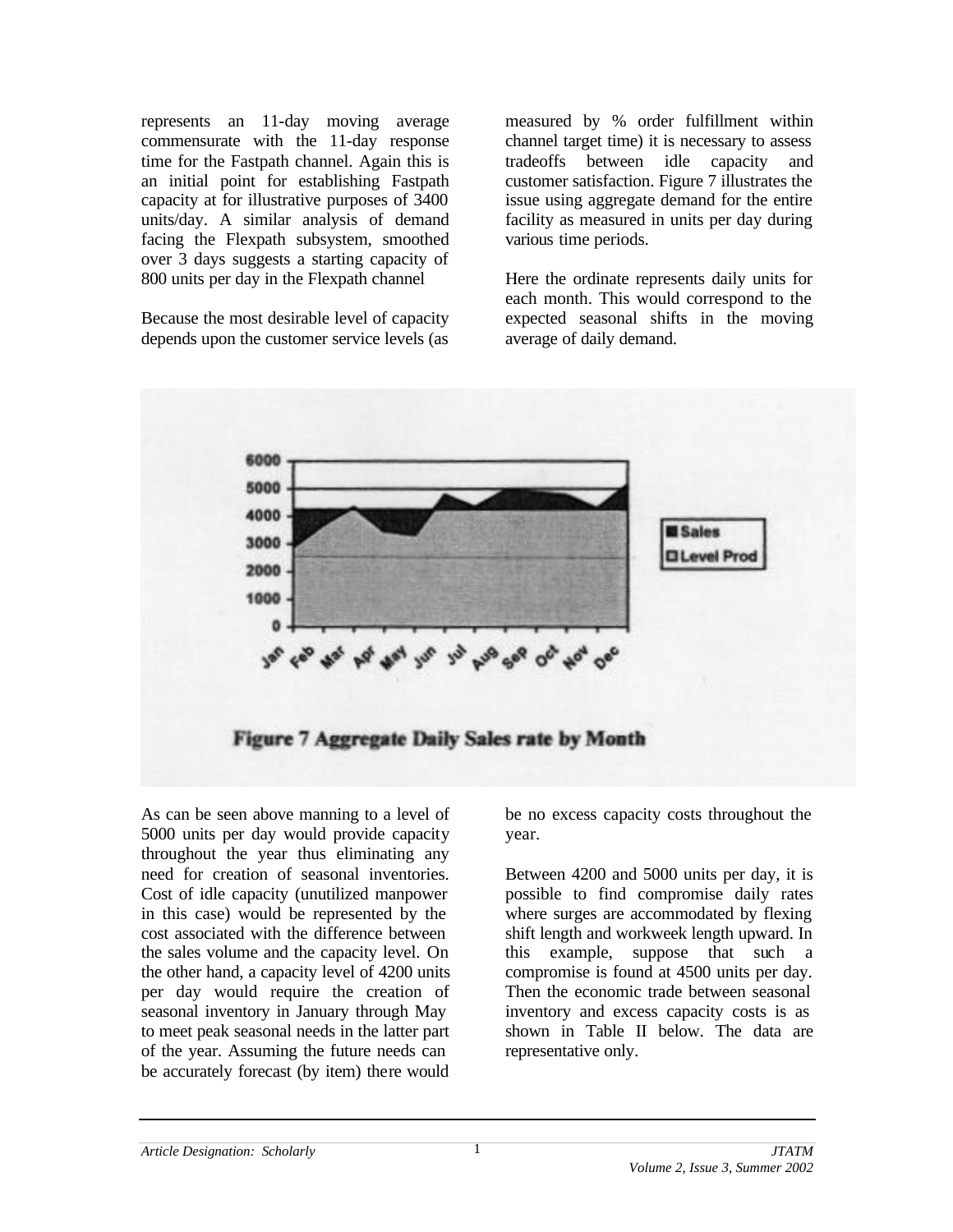| <b>Production Plan</b>                  |          |  | Annual labor and premium Annual Inventory Investment |
|-----------------------------------------|----------|--|------------------------------------------------------|
|                                         | cost     |  |                                                      |
| Level at average daily demand \$1603    |          |  | $697 +$ Safety Stock                                 |
| (for example $4200$ units/day)          |          |  |                                                      |
| Manned for practical peak (for \\$1793) |          |  | Safety Stock only                                    |
| example 4500 units/day)                 |          |  |                                                      |
| Difference                              | $+ $190$ |  | $-$ \$697                                            |

**Table II Example Trade off Analysis (000's omitted)**

In this example, the excess labor costs of \$190,000 are offset by a reduction of \$697,000 in inventory. This is economically justified if the inventory carrying cost exceeds 27.25% per year. This of course assumes that items to be built ahead can be forecast perfectly. Further, there are ways to mitigate the excess labor costs.

Allocating the 4500 units per day between Flexpath (800) and Fastpath (3700) initiates the process. Following a scheduling process J which releases work on a daily basis to the bottleneck process (dyeing) in Fastpath T maintains the 11 day cycle time with relative ease. An extensive discussion of the scheduling system is not appropriate here; however, it centers around creation of a daily dye schedule based upon incoming orders and antic ipated longfold replenishment through the Fastpath channel. From there balanced flow with accumulation limits (dye- 2 days, rinse —0 days, board/pair/fold — 1 day, ship — 1 day) allows 7 days for backlogs ahead of dyeing. It employs the constraints theory logic of scheduling only the bottleneck and cross training downstream personnel to perform subsequent operations as needed to complete dyed orders.

**STEP 7 Work backward to replace any intermediate inventories with quick response systems to replenish them in small lots or eliminate them if consistent with customer service requirements.**

The logic of the design thus far raises the question of whether greige inventory might be eliminated by starting the Fastpath process directly from knitting. While this is conceptually possible, it depends upon resolving three issues:

- The ability to knit goods to order in an eleven-day time frame.
- Provision of spare knitting capacity is very expensive.
- Knitting production is currently leveled to provide greige stocks to meet seasonal requirements.

The MCM process is temporarily halted here as the company must accomplish the changes needed to substitute greige inventory and capacity for finished inventories. The next phase, substituting knitting capacity for greige inventory would follow the same steps as those outlined above; hence, the need to pause does not mitigate the descriptive value of the case.

# **CONCLUSIONS**

The case scenario demonstrates the application of the seven MCM steps to an actual problem in order to apply the three MCM principles to create a high performance system in an environment with a variety of practical difficulties. Erratic demand is mitigated by dividing the system into multiple focused factories (here, only two are needed one, Flexpath, focused on responsiveness at the expense of inventory creation at the longfold state; the other, Fastpath, focused on efficiency within allowable time constraints). Flow discontinuities caused by batch operations like tub dyeing which require sequenced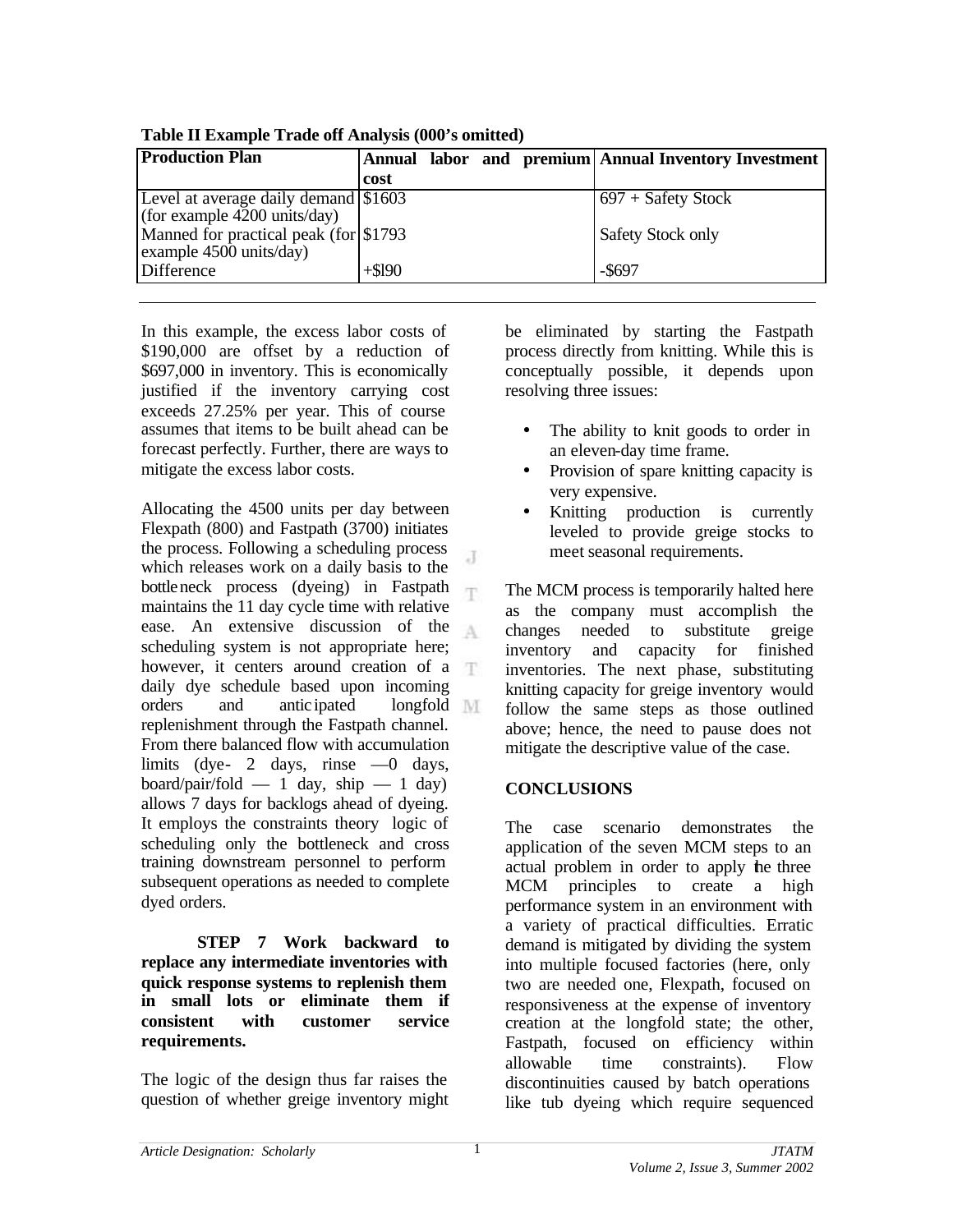setups through the color range are accommodated by a controlled release scheduling system with daily schedules for the process steps included in finishing products to order. High capital costs of knitting machines are minimized by producing greige goods at a level annual rate and placing them in inventory based upon an aggregate forecast of greige items.

The system as designed is not yet ideal but does provide visibility of potential tradeoffs. Since the number of greige SKU's is two orders of magnitude smaller than finished SKU's, demand for greige items provides a much more reliable basis for planning. Ultimately, the greige inventories can be reduced by shortening response time for greige replenishment. This would involve closer matching of closing and knitting operations to reduce in-process levels. The trade-off between dyehouse economy and response time for finishing final products to  $\mathbb{R}^2$ order can be explored in further depth. Opportunities for continued improvement through acquisition of smaller dye tubs can be explored. Trade-offs between additional knitting capacity and reduced greige T inventory can be studied. Even further, the possibility of elimination of greige goods M inventory for the Fastpath channel might be considered as cycle times are further reduced.

By forging a composite system using the MCM approach, significant progress can be made. Overcoming barriers of this magnitude requires evolution not revolution. This is especially critical when the capital to implement the new system is available only from inventories that must be liquidated as apart of the evolutionary process. This case demonstrates the power of the composite approach toward achieving that end.

## **LESSONS LEARNED AND SUGGESTIONS FOR FURTHER RESEARCH**

The case illustrates how the combination of concepts in the MCM umbrella is applied to achieve realistic gains. None of them alone provides a solution. Channel identification paves the way for JIT solutions and provides a means to control variability to the point that quick response systems are viable. Theory of Constraints logic provides the scheduling system needed to maintain system response times.

In practice, MCM implementation is complex. Channels must be identified and their order patterns studied. Cells must be designed within the channels. Ways to reduce and manage demand variability are needed to enable development of quick response systems. Trade-off analyses must be made in evolution. Obstacles must be identified and overcome. Management must be convinced to invest in surplus capacity and endure some labor inefficiency to eliminate inventories. Lean manufacturing concepts must be applied to find reasonable ways to balance flow between cells and among channels. Software systems may need to change to accommodate real time allocation of orders to supply channels. This combination of change is a great deal for an organization to absorb. Yet it can make the difference between survival and failure in today's volatile markets. Above all it requires a mindset shift away from traditional emphases on achieving high resource utilization and manufacturing efficiency to achievement of on-time delivery in a lean environment. Most of all it requires the confidence to believe that variable delivery requirements can be met without the security of a large finished inventory.

The synthesis of proven manufacturing concepts to attain solutions in particular environments is still in its infancy. This point of view follows the systems perspective promulgated by Hopp and Spearman (1996,p618). MCM is one example of the next level of detail in making the translation from concept to implemented change. Other recent work (Lewis, 2000) examines different lean manufacturing trajectories for various manufacturing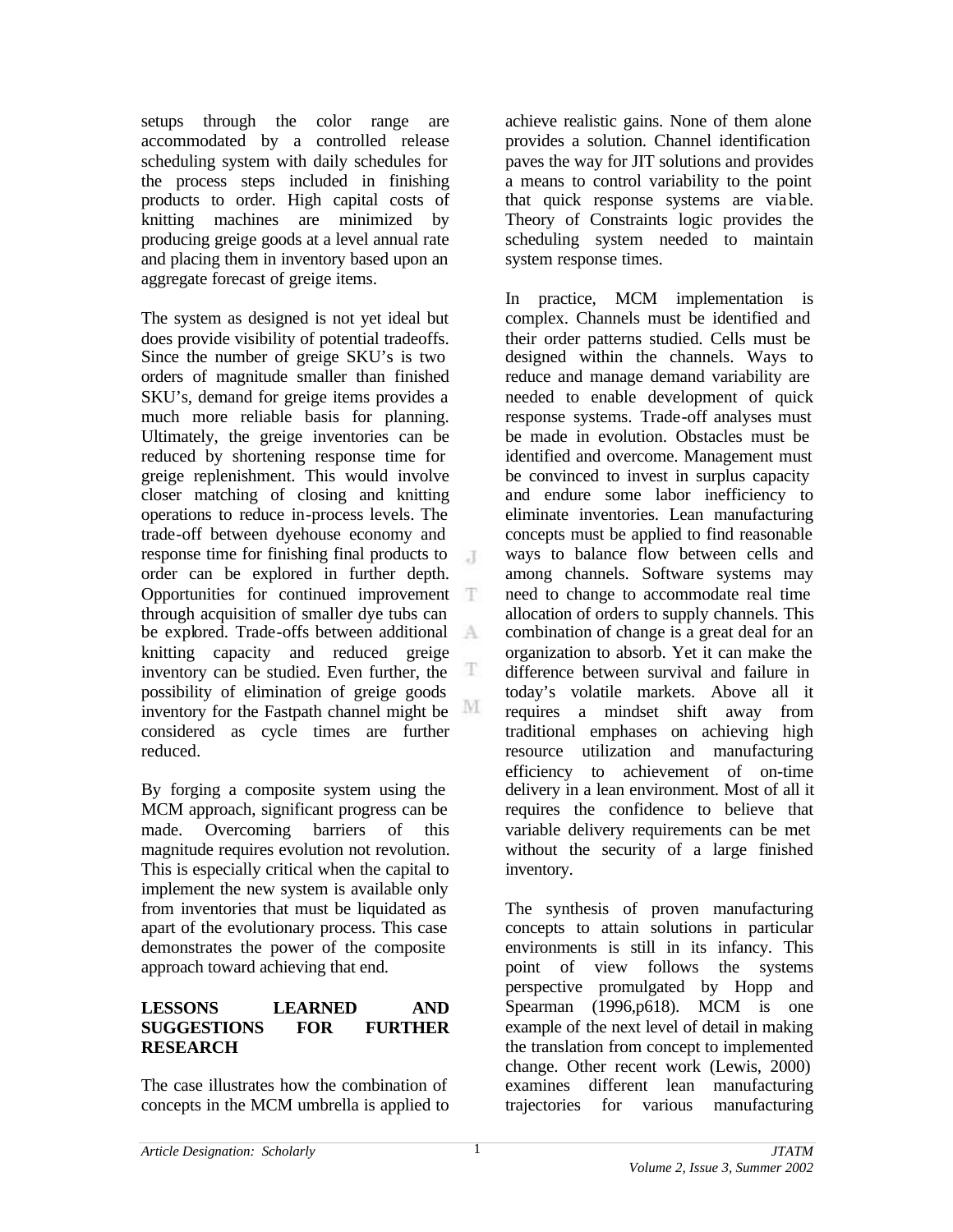contexts. Further research on other effective combinations in various environments may have useful implications. Within these synthesized environments lie many opportunities for improving the effectiveness of the system as a whole. For example, this paper clearly indicates the need for data structures in product and process nomenclature that will accommodate real time order allocation to channels. Reengineering of Channel Reordering Processes (Clark and Hammond, l999) to manage customer inventories represents a logical extension. Integration with retail stocks as described by Hunter, King and Nuttle (1992) and King and Hunter (1996) would provide increased demand visibility. Development of rulesbased decision models for channel switching would be an excellent refinement inside the model. Simulation-based comparisons as applied to a similar problem in quick response (Hunter, King and Nuttle 1996) are J a fruitful way to approach this trade-off analysis. This is obviously a fertile area for Ŧ further work. Moreover, it would meet current management needs in the apparel  $A$ industry.

## **References**

Clark, T.H. and Hammond, J.H.," Reengineering Channel Reordering Processes to Improve Total Supply-Chain Performance", Production and Operations Management, Volume 6,Number 3, 248-265

Fisher and Raman (1996), "Reducing the Cost of Demand Uncertainty Through Accurate response to Early Sales," Operations Research,4,44 87-99

Fisher M.,Hammond J., Obermeyer W., and Raman A., (1999) "Configuring a Supply chain to Reduce the Cost of Demand Uncertainty" Production and Operations Management, Volume 6,Number 3,211-225

Hopp W.J. and Spearman,M.L., Factory Physics, McGraw-Hill

Hunter, N.A., King, R.E., and Nuttle, H.L.W., "Evaluation of Traditional and Quick -response Retailing Procedures by Using a Stochastic Simulation Model" Journal of the Textiles Institute,87 Part 2, No 1, 1996

Hunter, N.A., R.E. King and H.L.W. Nuttle, "An Apparel Supply System for QR Retailing," Journal of the Textiles Institute, 83(3), pp. 462-471, 1992.

King, R.E. and N.A. Hunter, "Demand Re-Estimation and Inventory Replenishment of Basic Apparel in a Specialty Retail Chain," Journal of the Textiles Institute, 87(1), pp. 31-41, 1996.

Kulonda, "MRP in the Third World", Journal of Production and Inventory Management, Quarter III, 2000

Nuttle, H.L.W, R.E. King and N.A. Hunter, "A Stochastic Model of the Apparel Retailing Process for Seasonal Apparel," Journal of the Textiles Institute, 82(2), pp. 247-259, 1991.

Lewis, M.A. (2000), "Lean Production and sustainable competitive advantage", International Journal of Operations and Production Management, Volume 20, Number 8, 959-978

Ohno T.(1988),The Toyota Production System: Beyond Large-Scale Production, Productivity Press

Schonberger R.(1986), World Class Manufacturing, The Free Press, 1986

Suri,R (1998) Quick Response Manufacturing, Productivity Press

Suri,R (1999) "Beyond JIT and the Lean Manufacturing Paradigm: Implementing Quick Response Manufacturing" IIE Solutions Conference Proceedings, Phoenix, AZ pp327-333

Ŧ.

M